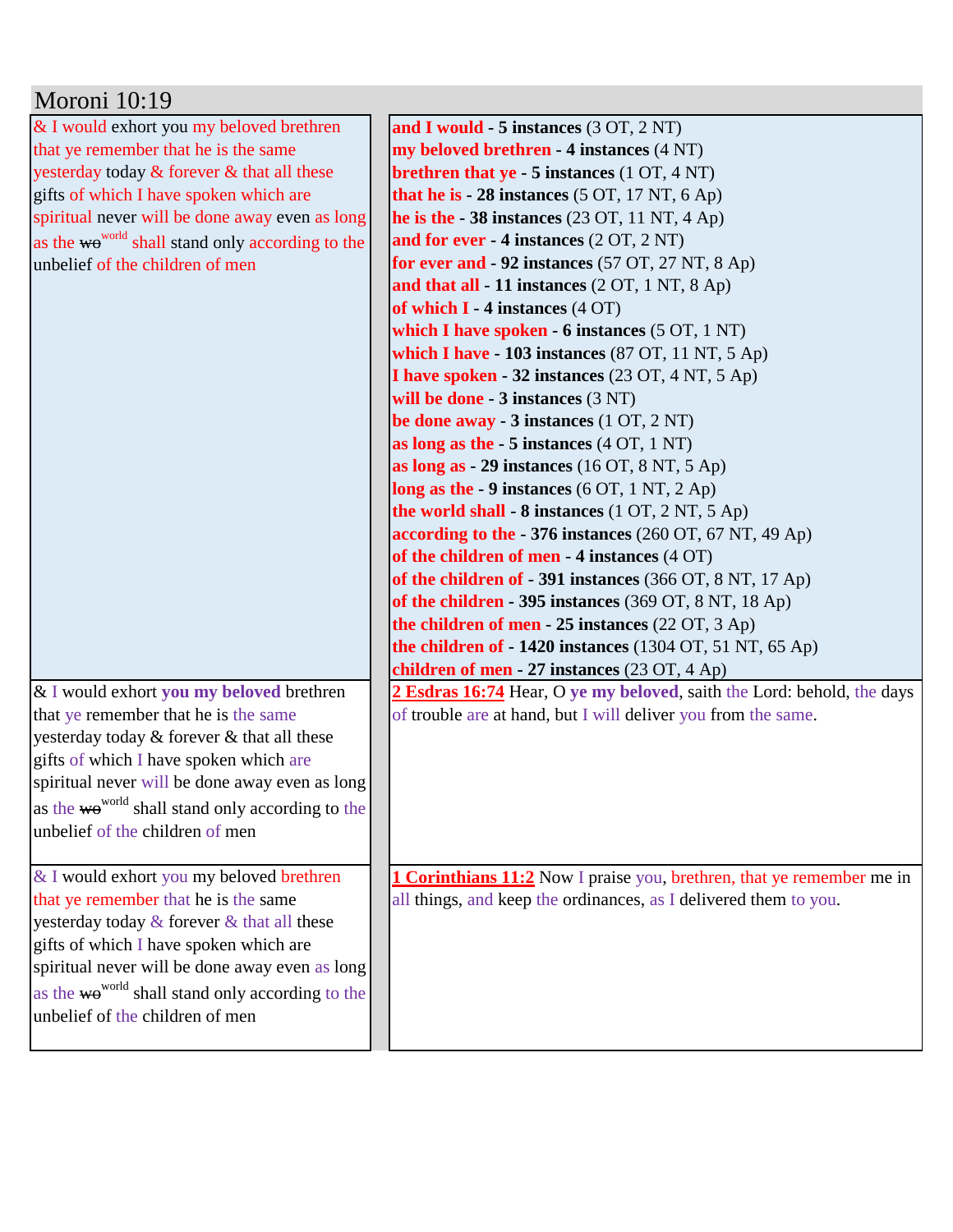| & I would exhort you my beloved brethren<br>that ye remember that he is the same     | 2 Samuel 19:19 And said unto the king, Let not my lord impute iniquity<br>unto me, neither do thou remember that which thy servant did |
|--------------------------------------------------------------------------------------|----------------------------------------------------------------------------------------------------------------------------------------|
| yesterday today & forever & that all these<br>gifts of which I have spoken which are | perversely the day that my lord the king went out of Jerusalem, that the<br>king should take it to his heart.                          |
| spiritual never will be done away even as long                                       |                                                                                                                                        |
| as the wo <sup>world</sup> shall stand only according to the                         |                                                                                                                                        |
| unbelief of the children of men                                                      |                                                                                                                                        |
|                                                                                      |                                                                                                                                        |
| & I would exhort you my beloved brethren                                             | John 2:22 When therefore he was risen from the dead, his disciples                                                                     |
| that ye remember that he is the same                                                 | remembered that he had said this unto them; and they believed the                                                                      |
| yesterday today & forever & that all these                                           | scripture, and the word which Jesus had said.                                                                                          |
| gifts of which I have spoken which are                                               |                                                                                                                                        |
| spiritual never will be done away even as long                                       |                                                                                                                                        |
| as the wo <sup>world</sup> shall stand only according to the                         |                                                                                                                                        |
| unbelief of the children of men                                                      |                                                                                                                                        |
|                                                                                      |                                                                                                                                        |
| & I would exhort you my beloved brethren<br>that ye remember that he is the same     | Acts 9:20 And straightway he preached Christ in the synagogues, that he<br>is the Son of God.                                          |
| yesterday today & forever & that all these                                           |                                                                                                                                        |
| gifts of which I have spoken which are                                               |                                                                                                                                        |
| spiritual never will be done away even as long                                       |                                                                                                                                        |
| as the wo <sup>world</sup> shall stand only according to the                         |                                                                                                                                        |
| unbelief of the children of men                                                      |                                                                                                                                        |
|                                                                                      |                                                                                                                                        |
| & I would exhort you my beloved brethren                                             | <b>1 Corinthians 12:6</b> And there are diversities of operations, but it is the                                                       |
| that ye remember that he is the same                                                 | same God which worketh all in all.                                                                                                     |
| yesterday today $\&$ forever $\&$ that all these                                     |                                                                                                                                        |
| gifts of which I have spoken which are                                               |                                                                                                                                        |
| spiritual never will be done away even as long                                       |                                                                                                                                        |
| as the wo <sup>world</sup> shall stand only according to the                         |                                                                                                                                        |
| unbelief of the children of men                                                      |                                                                                                                                        |
| & I would exhort you my beloved brethren                                             | <b>Ephesians 4:10</b> He that descended is the same also that ascended up far                                                          |
| that ye remember that he is the same                                                 | above all heavens, that he might fill all things.)                                                                                     |
| yesterday today & forever & that all these                                           |                                                                                                                                        |
| gifts of which I have spoken which are                                               |                                                                                                                                        |
| spiritual never will be done away even as long                                       |                                                                                                                                        |
| as the wo <sup>world</sup> shall stand only according to the                         |                                                                                                                                        |
| unbelief of the children of men                                                      |                                                                                                                                        |
|                                                                                      |                                                                                                                                        |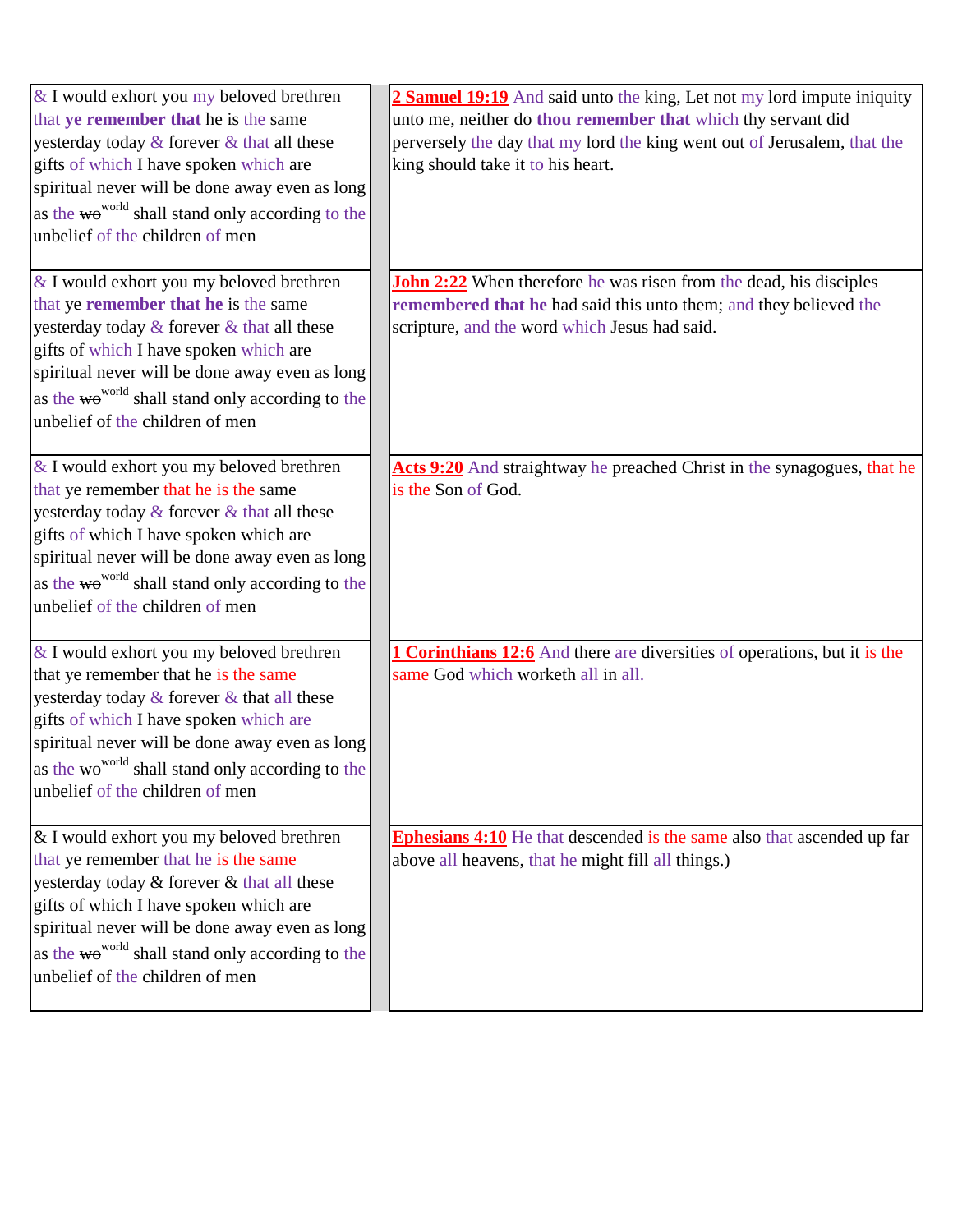| & I would exhort you my beloved brethren<br>that ye remember that he is the same<br>yesterday today & forever & that all these<br>gifts of which I have spoken which are<br>spiritual never will be done away even as long<br>as the wo <sup>world</sup> shall stand only according to the<br>unbelief of the children of men | Hebrews 13:8 Jesus Christ the same yesterday, and to day, and for ever.                                                                                                                                                                                                        |
|-------------------------------------------------------------------------------------------------------------------------------------------------------------------------------------------------------------------------------------------------------------------------------------------------------------------------------|--------------------------------------------------------------------------------------------------------------------------------------------------------------------------------------------------------------------------------------------------------------------------------|
| & I would exhort you my beloved brethren<br>that ye remember that he is the same<br>yesterday today & forever & that all these<br>gifts of which I have spoken which are<br>spiritual never will be done away even as long<br>as the wo <sup>world</sup> shall stand only according to the<br>unbelief of the children of men | 2 Peter 3:18 But grow in grace, and in the knowledge of our Lord and<br>Saviour Jesus Christ. To him be glory both now and for ever. Amen.                                                                                                                                     |
| & I would exhort you my beloved brethren<br>that ye remember that he is the same<br>yesterday today & forever & that all these<br>gifts of which I have spoken which are<br>spiritual never will be done away even as long<br>as the wo <sup>world</sup> shall stand only according to the<br>unbelief of the children of men | <b>Deuteronomy 28:15</b> But it shall come to pass, if thou wilt not hearken<br>unto the voice of the LORD thy God, to observe to do all his<br>commandments and his statutes which I command thee this day; that all<br>these curses shall come upon thee, and overtake thee: |
| & I would exhort you my beloved brethren<br>that ye remember that he is the same<br>yesterday today & forever & that all these<br>gifts of which I have spoken which are<br>spiritual never will be done away even as long<br>as the wo <sup>world</sup> shall stand only according to the<br>unbelief of the children of men | 2 Peter 3:11 Seeing then that all these things shall be dissolved, what<br>manner of persons ought ye to be in all holy conversation and godliness,                                                                                                                            |
| & I would exhort you my beloved brethren<br>that ye remember that he is the same<br>yesterday today & forever & that all these<br>gifts of which I have spoken which are<br>spiritual never will be done away even as long<br>as the wo <sup>world</sup> shall stand only according to the<br>unbelief of the children of men | <b>Exodus 32:34</b> Therefore now go, lead the people unto the place of which<br>I have spoken unto thee: behold, mine Angel shall go before thee:<br>nevertheless in the day when I visit I will visit their sin upon them.                                                   |